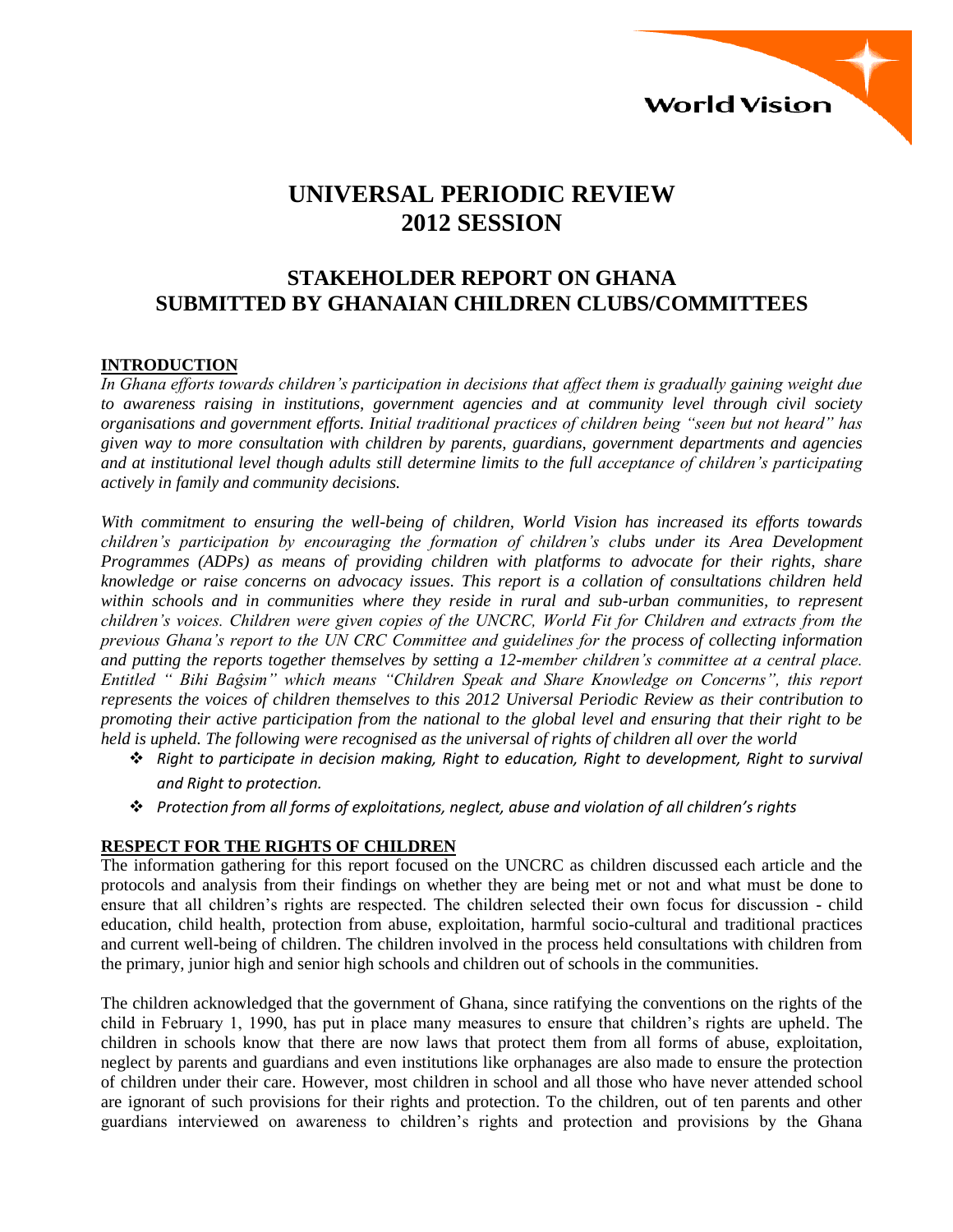government against child trafficking, FGM, violence against children and forms of abuse, among others, none have any knowledge. They therefore placed the level of lack of awareness at household and community by vote at 98% in both rural and sub-urban areas. Thus, Articles 2, 3 and especially 42 are not being met to their expectation.

#### **Protection from all forms of Child Labour or social and economic exploitation of children**

According to the Ghana Child Labour Survey compiled by the Ghana Statistical Service<sup>1</sup> 2,474,545 that constitute 39% of 6,361,111 children in Ghana are either self-employed or are actively engaged economically. Also, 57% of Ghanaian children aged between 5-14 years are involved in some form of child labour and 25% of girls, on the average, are forced into some domestic servitude or early marriages. An estimated total of 1,273,294 that form 20% of these children are engaged in moderate or worse forms of child labour - petty trading on streets, agricultural production and processing; or are working in the mining and fishing sectors. Other most common economic activities children are engaged in apart from street hawking are stone quarrying, sand winning, shallow or deep sea fishing, cattle, goats and sheep shepherding, bonded domestic workers or being engaged in ritual servitude in the chief's palace or at shrines (e.g. Trokosi system). Children on the streets between 10-17 years do not have any committed adult supervision and are therefore said to be the most vulnerable. Majority of these street children have become prey to child prostitution and training as  $criminals<sup>2</sup>$ .

- $\triangleright$  Findings from the children indicate that children are found in the mining industry; at stone quarries cracking stones to sell and majority are on the streets to fend for themselves due to parental neglect, death of parents or poverty. Most of these children are exposed to all kinds of danger, including rape, being deceived and kidnapped for use in rituals and even trafficking.
- $\triangleright$  Some parents make their children get their own food to eat in the house and wherever they find themselves and so they are forced to work to meet their needs.
- $\triangleright$  Not all children in the northern parts of Ghana are allowed to go to school since parents need them as shepherd boys or girls to take care of their sheep, goat and cows daily. Children from school have to go out and sell to contribute to buying their school uniform, paying for school examination and stated fees at the primary level since basic education is free. Those in Junior and High schools work as farm labourers and some girls work as domestic workers.
- $\triangleright$  A traditional practice of fostering where firstborns are given to siblings of parents allow them to use these children as they like has led to most of these children not going to school, being mistreated and forced to travel to Accra or other cities to work as "Kayaye" or head porters so that they can raise money to prepare for marriage but their children go to school. Girls are the most affected as some relatives use them in their business and do not pay them for their services. Most of these girls leave under very bad conditions and are open to all forms of dangers. 80% of such girls have the moneys they make taken from them so that they can serve for longer periods.

## **Children's Nutrition and Health**

 $\ddot{\phantom{a}}$ 

UNICEF situational analysis of Ghanaian children from 1992 to 2008 indicate to a positive progress in the reduction of infant mortality or death rates from ARI, malaria and the six killer disease due to improved use of insecticide treated mosquitoes nets, exclusive breastfeeding of children and improved ante-natal and post-natal care<sup>3</sup>. Under child nutrition, percentage of children under 5years from 2008 identifies the Eastern, Central, Northern and Upper East as areas with highest records of stunted growth at 28-34%. For wasting, Western, Ashanti, Volta, Brong Ahafo and Upper West recorded 20-30% but Greater Accra recorded below 20% underweight. Anaemia prevalence also registered 47% among children. This signifies wide spread malnutrition among children in nine out of ten regions of Ghana with rural communities being most affected

 $^{\rm 1}$  Ghana Statistical Service, Ghana Child Labour Survey, March 2003

<sup>&</sup>lt;sup>2</sup> MOWAC, Ghana's Report 2007<sup>2</sup>; Fact-finding Exercise on Commercial Sex in the KEEA District, Central Region, 2004

<sup>3</sup> UNICEF, A Situational Analysis of Ghanaian Children and Women, 2010; GDHS, 2008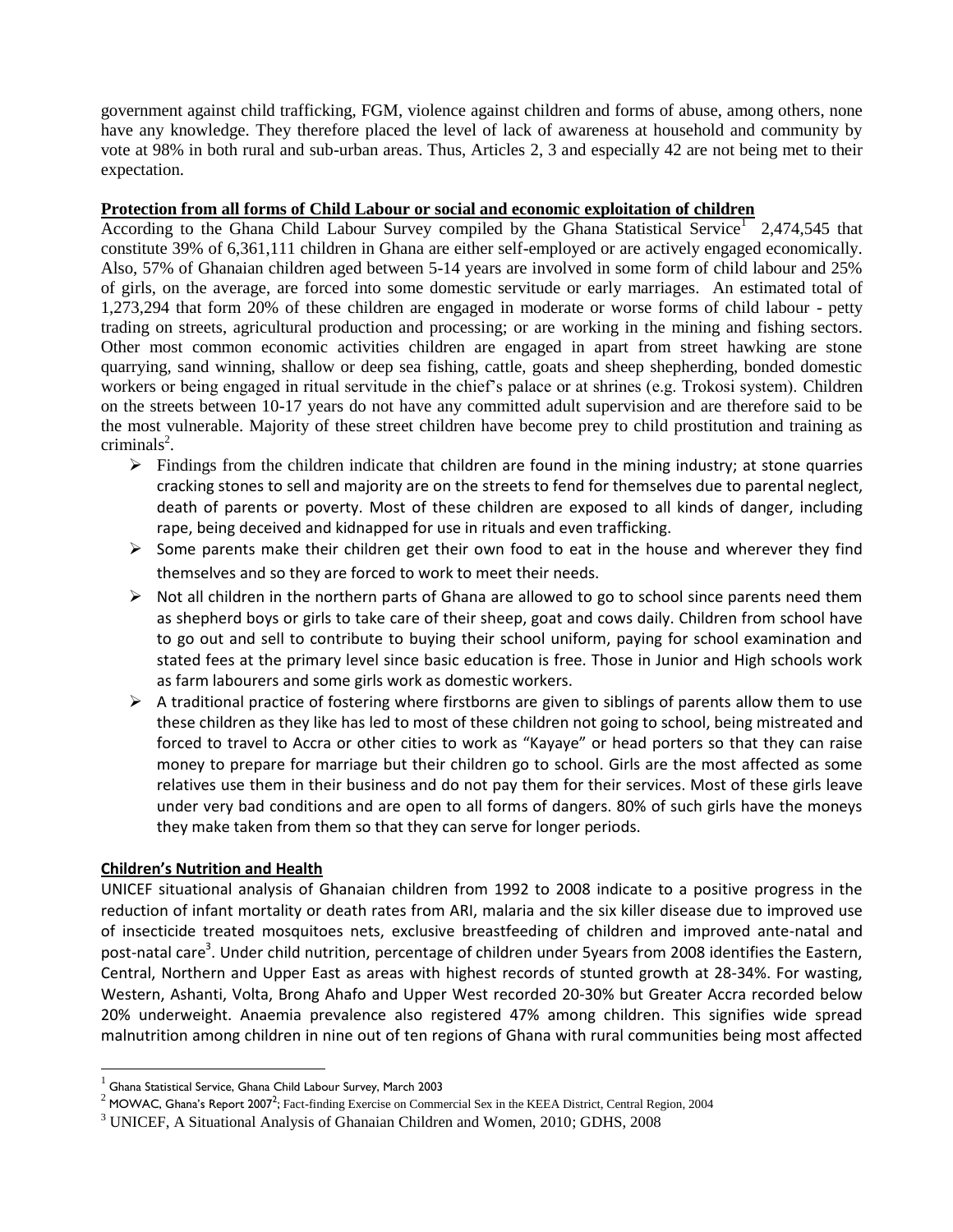due to regional disparities in the provision of health facilities. Even though government statistics show that poverty has reduced to 28% nationally, the children reiterate the fact that, rising cost of living locally has led to most children living only one full meal during the evening without the required quantity of protein, and other needed vitamins and minerals since most meals have high carbohydrates – more local rice, yams, cassava or cooked guineacorn or millet flour with fish powder in local soups, stew or sauce or they are eaten raw with hot pepper. Most children do not have enough food and so go begging in the streets or engage in trade to feed whilst other often sleep on empty stomach. The children therefore estimate that the level of stunted growth, wasting and underweight is higher than any stated among rural and the urban poor.

- $\triangleright$  Government has tried to contribute to improving child nutrition by introducing the school feeding programme but this is more in the metropolitan and sub-metro areas and selected rural community schools. To the children, those in cities and sub-urban areas in district capitals rather have parents who can afford at least two balanced diets compared to remote rural communities where these starve. They therefore call for equity and fairness since this is discriminatory and does not ensure the survival and healthy development of children in Ghana. Though government and civil society efforts are commendable for meeting articles 2, 6, 24, they need to step up to meet the MDGs.
- $\triangleright$  Due to poverty, parents are not able to meet health cost and so prefer to buy off the counter drugs or depend on herbs for taking are of children. Therefore, children die from overdose, wrong prescriptions and expired drugs from drug peddlers who come to sell on market days in the villages. Depending on the distance, such children are buried in the village and so do not give full record of registered child deaths. Another example is, every year, children die from cerebro spinal meningitis (CSM) that cause many deaths in the northern, upper east and west regions of Ghana and there was a recent outbreak of epidemic that claimed the lives of children and women because instead of going to the hospital, they relied on self-medication. This shows the unfair regional and district health facilities' distribution and access to qualified healthcare. The only well equipped hospital are the Korle-Bu Teaching Hospital in Accra, Komfo Anokye Teaching Hospital in Kumasi and the Tamale Teaching hospitals. Sub-Metro hospitals, clinics and health post are found in district and regional capitals. Though government has tried to increase rural health access through the Community Health Improvement Programme and Services (CHIPS compound) these health post are poorly resourced.
- $\triangleright$  The Ghana Health Services place immunization coverage for under 5years at 78-85% in rural communities and over 90% in urban areas but the children insist that though parents are aware of the need to ensure full immunization for their children, majority do not ensure that and so do not fully send the children due to transportation difficulty, distance and how far health workers and volunteers are able to go.

#### **Child Education**

As its commitment to the education for campaign, government has, over two decades now invested in infrastructural provision and improvement of existing facilities, creating other learning and incentives for teachers and modifying curriculums as well as ensuring available learning materials are available. Government has taken pragmatic steps to where 1,226 schools have been initiated and are various stages of completion to increase accessibility and also reduce number of children learning under trees and deplorable conditions. In addition, 21 science resource centres have completed and handed over to second cycle schools in 7 regions; 380 six-unit classrooms for primary and junior education have also been constructed and 52 dormitories are also almost ready. Government has released an amount of GH¢36.8million (approx. \$21.2million) from the GetFund for the construction of lecture theatres, libraries, accommodation, computer laboratories, to mention a few and to increase school enrolment, school feeding programmes have been introduced to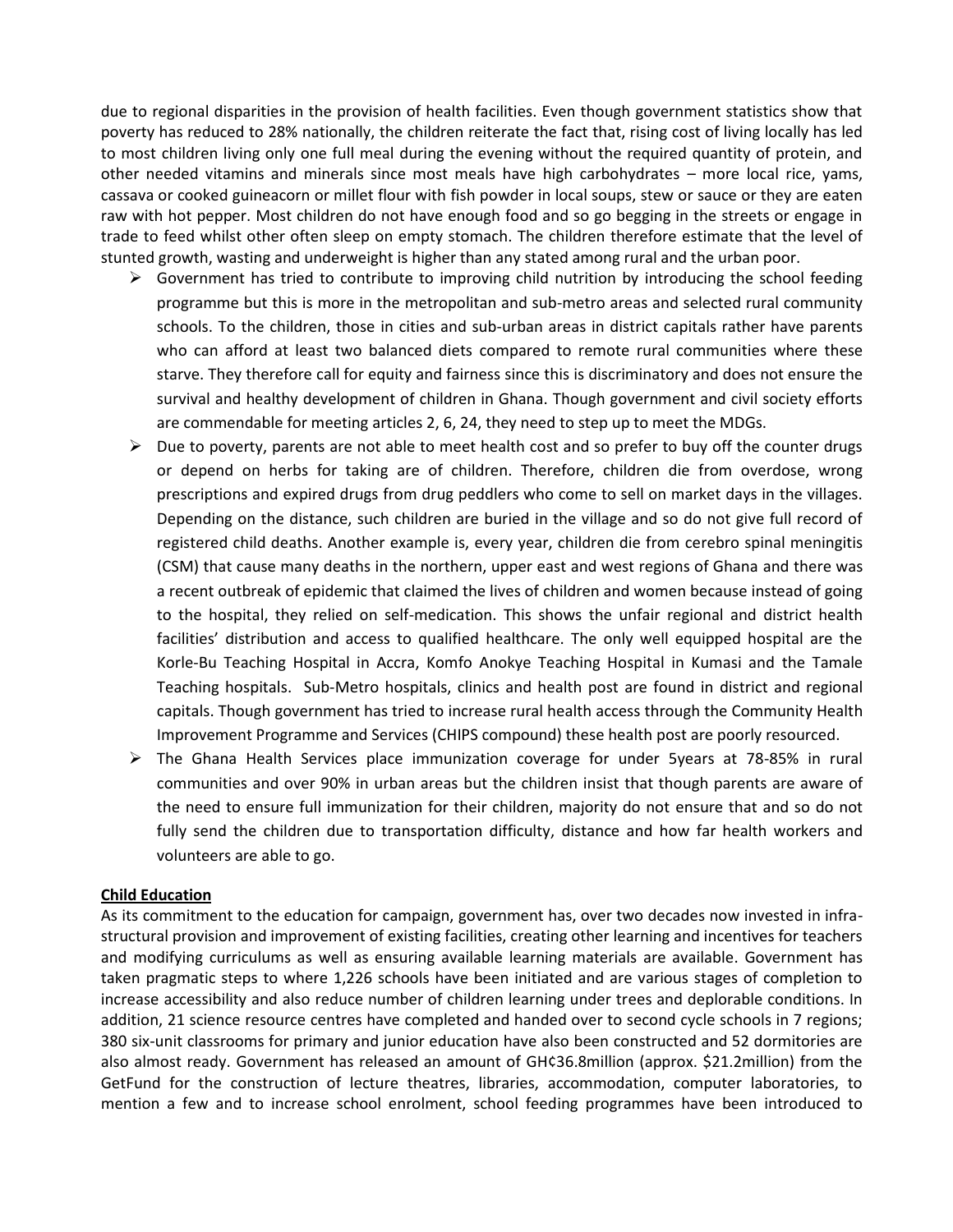improve the nutritional status of children. Government has also initiated national educational reform initiatives by introducing the 2008 Educational Act 778 for structuring education in the country; the introduction of sub-sector specific policies for Science, Technology and Mathematics Education (STME), Technical and Vocational Educational Training (TVET), Special Education and Inclusive Education (SpED) and the Capitation Grant that ensure Free Compulsory Basic Education (FCUBE) and improving parity between boys and girls-child education<sup>4</sup>. School uniform and textbook distribution have also been initiated in 2009 to increase children's interest in enrolment and retention. This has led to higher retention rates for completion in primary education. However, retention in junior and senior schools has been low due to distance, poverty and teenage pregnancy, lack of teachers, among others with girls being most affected<sup>5</sup>.

To the children, parents do not value education much and so are not committed and so children are asked to skip school to work on farm, assist in selling during market days or are sent to take care of beggars and other disabled members of the family in streets. Moreover the facilities provided by government are not evenly distributed since children Pong Tamale Senior High Schools live in deplorable conditions as most sleep in mosquito infested classrooms, poorly constructed dormitories with torn mosquito nets and sometimes have no food since what is provided often times are less than the population of students. They believe these conditions can be found in most sub-urban and rural schools. Another major of concern is the annual quality of Basic Education Certificate for Examination results that result in 45-50% of children not qualifying into senior high schools and so end up on the streets since vocational and technical training and accessibility are also limited. They believe that Ghana waste its future human resource by not thinking through how to salvage the situation but seem content at the trend. They are worried about their future as most schools still lack adequate qualified teachers and the few seem more concerned about their own graduate education than commitment to needed child learning capacity that they believe can adequately prepare them for the future. Some of the school still lack good furniture for comfortable learning and so children lie on the ground. They also concerned over the fact that when decisions are being taken on educational reforms they are even consulted for their opinions and views to be heard and so when policies to not meet expectations since they may not be beneficial, institutional authorities do not care. An example to change of number years in senior high school to four years with any infrastructural analysis or impact on poor parents and reversal to three years after. They believe government should consult more with them with the principle of "the best interest of the child" and the type of future human resource required, informing such consultations.

#### **CHILD PROTECTION**

 $\ddot{\phantom{a}}$ 

Child protection issues discussed centred on child abuse, child trafficking, violence against children, child early marriages, child neglect due to divorce by parents or polygamous marriages; revisiting existing traditional and socio-cultural practices that encourage practices negative to children and plight of children due to unfair inheritance of parental properties, widowhood rites, puberty rites and beliefs in communities. Other concerns also centred on the plight of disabled children who suffer discrimination, stigma as spirit or cursed children and are either killed or isolated or used as rituals in some communities. They also discussed sexual abuse against girls and recent increase in male child sexual abuse by adult males that traumatise them and lead to all sorts of psycho-emotional complications. Stories were shared on how deceit, coercion and sometimes even threat is used and being defenceless, they are forced to give in but are afraid to report due to fear of stigmatisation, being blamed or punished. Key perpetrators identified are close relatives, teachers, peers and others who pretend they want to help them pay fees or take care of them. The National AIDS Control Programme (NACP) report for 2009 indicates that though HIV infection reduced from 3% in 2003 to 1% in 2005, this has risen to 1.9 in 2008 and is now 2.1 among pregnant youth 15years and above. Adolescent pregnancy has also been on the increase with recorded sexually transmitted diseases among the

<sup>&</sup>lt;sup>4</sup> Ghana Education Service 2008 and 2009 report/Ministry of Education 2010 report

<sup>5</sup> Education Sector Review Report, 2008; UNICEF Situational Report, 2011